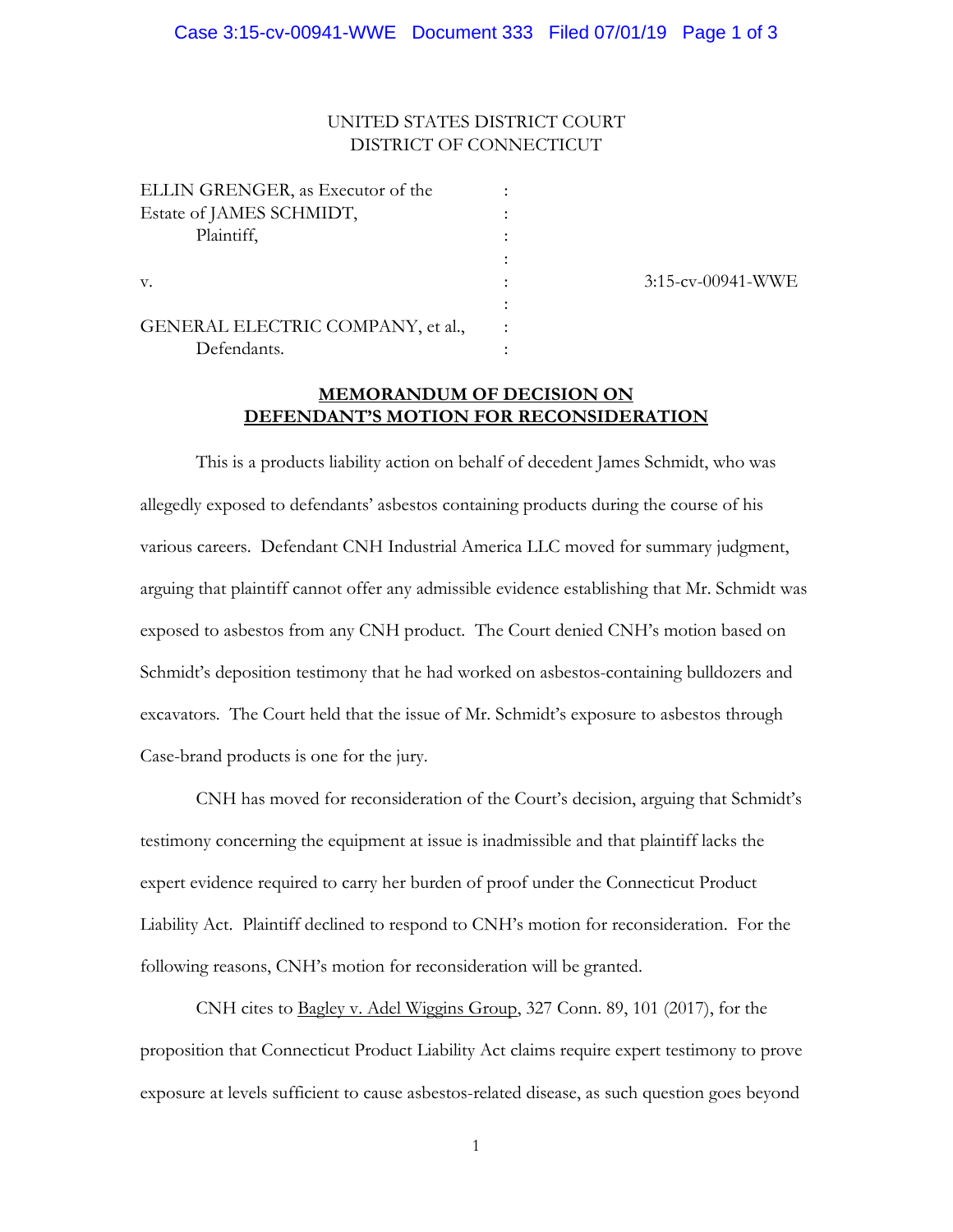#### Case 3:15-cv-00941-WWE Document 333 Filed 07/01/19 Page 2 of 3

the field of ordinary knowledge. See id. at 104 ("Because the plaintiff did not present such testimony, the trial court should have granted the defendant's motion for a directed verdict or its motion to set aside the verdict and for judgment notwithstanding the verdict.").

In the instant case, plaintiff's only evidence of exposure to asbestos through CNH products is Mr. Schmidt's lay testimony that he regularly replaced asbestos-containing parts on his heavy equipment. The Supreme Court of Connecticut analyzed similar cases where evidence of exposure to asbestos was insufficient without expert testimony. See Bagley, 327 Conn. at 104-05. The first was a case from Texas where "plaintiffs testified that, when they worked with the products, there was grinding and scraping occurring all of the time, and that those activities produced a thick dust." Bagley 327 Conn. at 104 (discussing In re R.O.C., 131 SW.3d 129, 131 (Tex. App. 2004)). The second, from the Eastern District of Pennsylvania, involved a "plaintiff, who had performed service and maintenance work on the subway cars, testified that he and others had cleaned the motors of the cars by blowing them out with an air hose, which caused a good deal of accumulated dust to float up around them." Bagley, 327 Conn. at 105 (discussing DiSantis v. Abex Corp. 1989 WL 150548,  $*1$ (E.D. Pa. Dec. 8, 1989)). "In contrast, in cases in which courts have found sufficient evidence of exposure to asbestos fibers causing an asbestos related disease, there has been, in addition to testimony that there was visible dust attendant to the use of a defendant's product, expert testimony that the product, when used under conditions similar to those presented by the case, emitted respirable asbestos fibers." Bagley 327 Conn. at 106. Here, plaintiff lacks such expert evidence.

Without competent expert testimony, plaintiff will be unable to demonstrate that Mr. Schmidt's work with CNH equipment exposed him to harmful levels of asbestos. See Bagley at 108 ("Because the defendant did not concede this point and it is not a matter

2